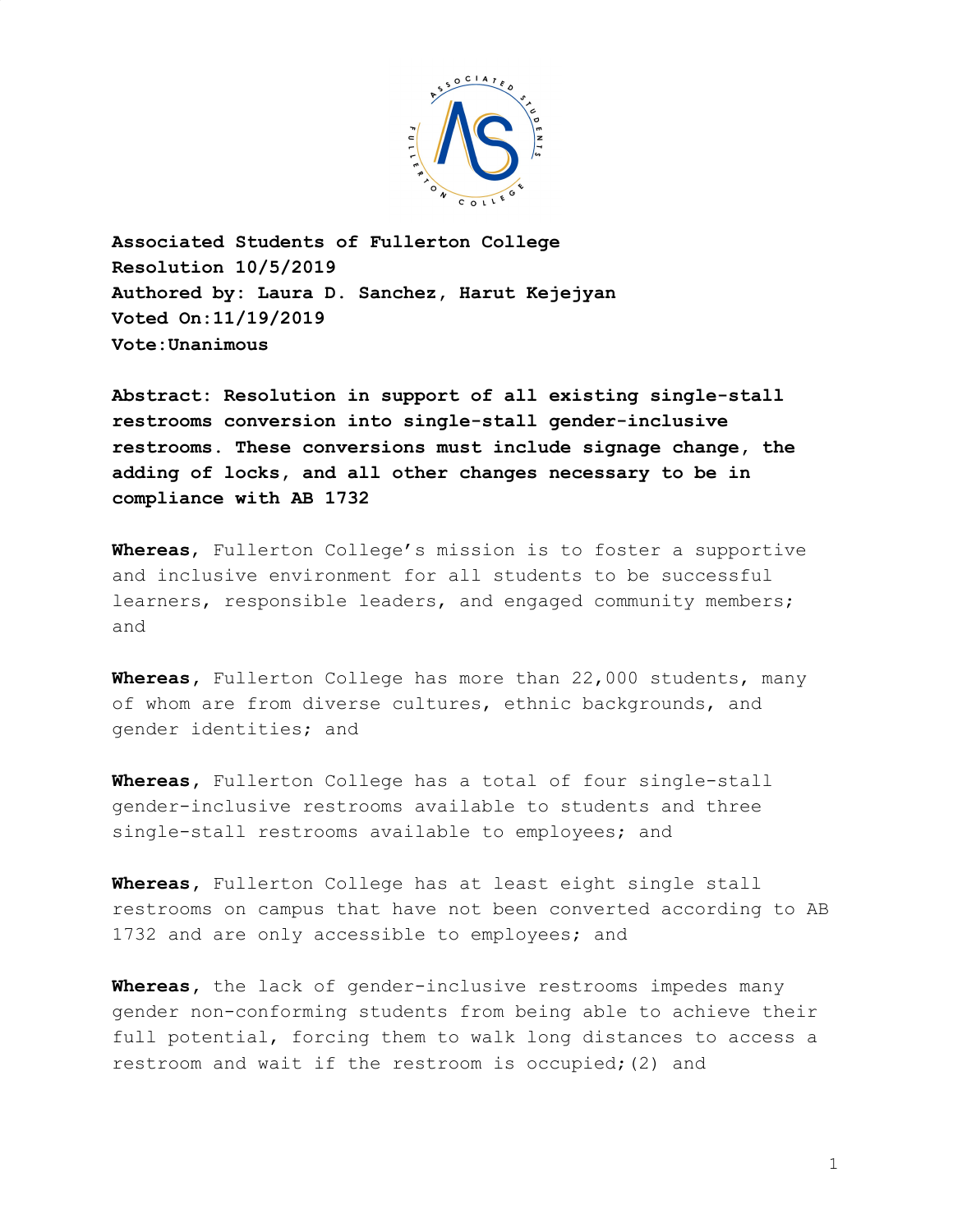

**Whereas**, forcing gender non-conforming students to use gendered restrooms exposes them to both physical and psychological violence,(1) and

**Whereas**, Fullerton College has a responsibility to ensure the safety of all students regardless of gender, and

**Whereas,** the Fullerton College core values include committing to equity for all they serve and supporting an environment of mutual respect and trust that embraces the individuality of all lives inclusive to all of its student population regardless of gender identity; and

**Whereas**, out of the California Community Colleges Region VIII, Mt. San Antonio College has 22 all gender restrooms, Cerritos College: 9, Irvine Valley College: 7, Cypress College: 6, Golden West College: 5, Orange Coast College: 4, Coastline College: 4, and Saddleback College: 2; and

**Whereas**, the North Orange County Community College District Board Policies (BP 3410: Unlawful Discrimination)(3)and Title IX (4) prohibit discrimination on the basis of sex and gender ; and

**Therefore be it resolved that** the Associated Students of Fullerton College support the conversion of all single-stall restrooms on campus to be gender-inclusive restrooms accessible to students and employees; and

**Be it further resolved that** the Associated Students of Fullerton College encourages the Campus Administration to pledge full support and backing to said resolution; and

**Be it finally resolved that** copies of this resolution shall be sent to the Facilities Office, the Office of the Dean of Student